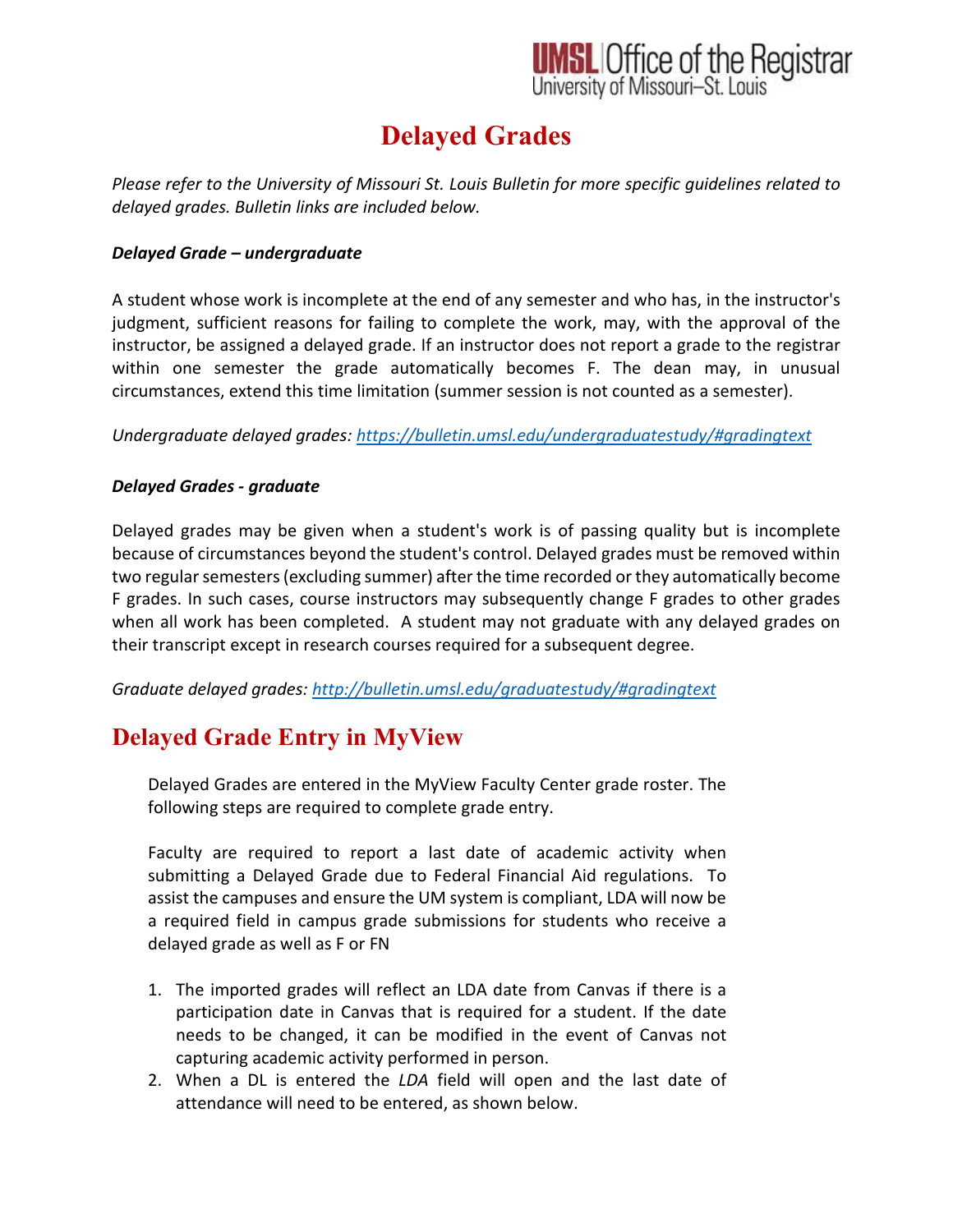**UMSL Office of the Registrar**<br>University of Missouri-St. Louis

|                  | <b><i><u>Eaculty Center</u></i></b>                                                           |                                      |                                                                                                            |                                                                                         |                                                              |                               |                                                                | <b>Grade Roster</b>  |
|------------------|-----------------------------------------------------------------------------------------------|--------------------------------------|------------------------------------------------------------------------------------------------------------|-----------------------------------------------------------------------------------------|--------------------------------------------------------------|-------------------------------|----------------------------------------------------------------|----------------------|
| <b>Favorites</b> |                                                                                               | Main Menu<br>$\rightarrow$           | Self Service >                                                                                             | Faculty Center >                                                                        | <b>My Schedule</b>                                           |                               |                                                                |                      |
| A                | ENGL 3120 - 009 (10298)<br>Business Writing (Internet)<br><b>Days and Times</b><br><b>TBA</b> | Campus Main UMSL Campus              | 2022 Spring Semester   Eight Week - First   Univ of Missouri - St. Louis   Undergraduate<br>Room<br>Online | Instructor<br>Prof. UMSL                                                                | Change Class<br><b>Dates</b><br>$01/18/2022 -$<br>03/12/2022 |                               |                                                                |                      |
|                  | <b>Display Options</b>                                                                        | Display Unassigned Roster Grade Only | "Grade Roster Type Final Grade                                                                             | $\checkmark$                                                                            | <b>Grade Roster Action</b>                                   | "Approval Status Not Reviewed |                                                                | Save<br>$\checkmark$ |
|                  | Incomplete Grade Agreements<br><b>Student Grade</b>                                           | (HH)                                 | Get Grades From Canvas                                                                                     | Personalize   Find   View All   2                                                       |                                                              |                               | First 4 1-20 of 20 1 Last                                      |                      |
|                  | ID                                                                                            | Name<br>12000000 Louie Triton        | Official<br><b>Roster Grade</b><br>Grade<br><b>DL</b><br>$\checkmark$<br>$\check{~}$                       | Acad Plan<br><b>Business Administration BSBA</b><br><b>Business Administration BSBA</b> |                                                              | Level<br>Sophomore<br>Junior  | <b>Last Date of</b><br><b>Acad Activity</b><br>03/16/2022<br>时 |                      |
| O                | 12300000<br>10000000                                                                          | <b>Louis Tritons</b><br>Lou Tritones | v                                                                                                          | <b>Business Administration BSBA</b>                                                     |                                                              | Junior                        |                                                                |                      |

3. When the instructor chooses to assign a delayed grade, the **Incomplete Grade Agreement is required**. After all grades are entered and SAVED, the Incomplete Grade Agreement will open for each student that is receiving a DL grade assignment.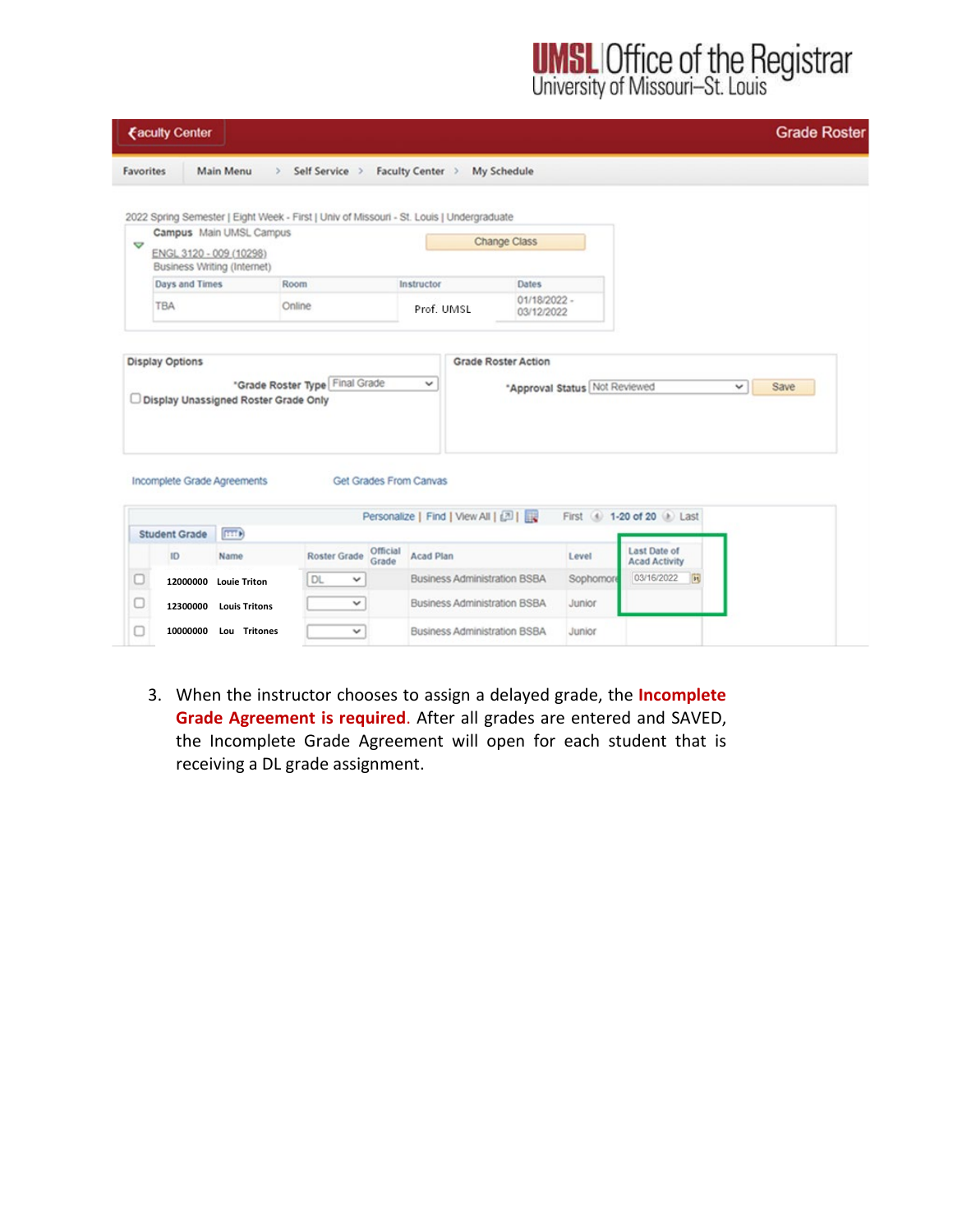

### **The Incomplete Grade Agreement has two fields of entry.**

- **Work to be completed** Here the instructor enters information about missing coursework. When a "DL" grade is assigned, the faculty member should provide a brief statement of the reason for delaying the grade and an adequate guide for the removal of the "DL" grade.
- **Reserve Grade**
	- o The *Reserve Grade* is a suggested final grade in the event of the departure or extended absence of the instructor from the campus. The reserve grade is only used in extenuating circumstances.
	- o The *Reserve Grade* is the grade the student currently has earned.
	- o *Reserve grade* is viewable in your Faculty Center when you click on the *"Incomplete Grade Agreement" link.*
	- o The *Reserve Grade* is not viewable to the student. Only the information you enter about the missing course work is viewable to the student.
	- o *Please note The system will not assign the Reserve Grade when the Delayed Grade has lapsed. This is only for your reference in your final grade calculations.*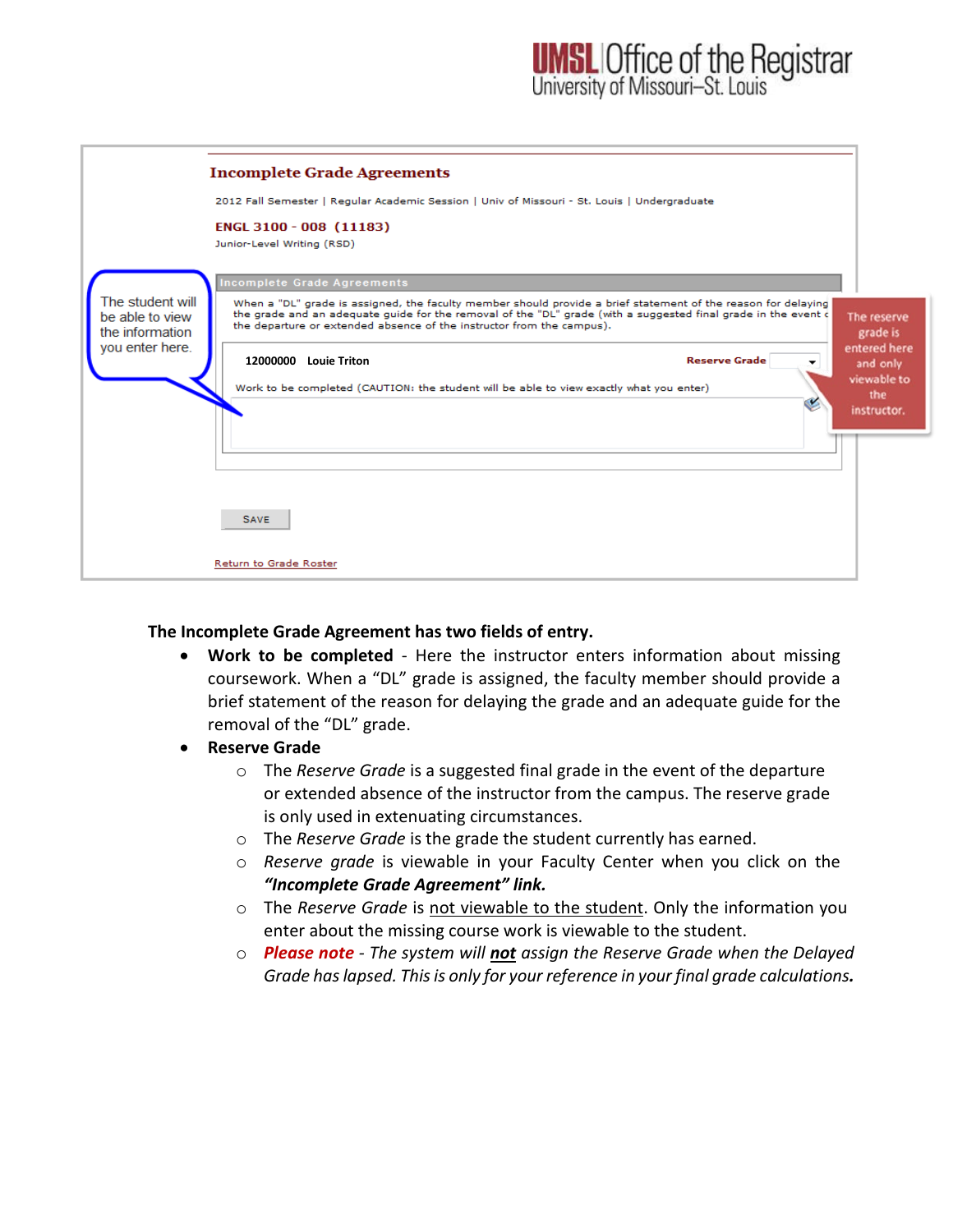# **UMSL Office of the Registrar**<br>University of Missouri-St. Louis

If the instructor needs to view **Incomplete Grade Agreements** for a specific class at a later time they can access them in the Faculty center by course grade roster, and clicking Incomplete Grade Agreements, and the list will be pulled up, as shown below:

| Favorites<br>Main Menu                                                                                                                                                                                                                                                                                                                                                                                                                                                                                 |                                |                                 |                                                                                          |                               |                               | <b>Grade Roster</b> |
|--------------------------------------------------------------------------------------------------------------------------------------------------------------------------------------------------------------------------------------------------------------------------------------------------------------------------------------------------------------------------------------------------------------------------------------------------------------------------------------------------------|--------------------------------|---------------------------------|------------------------------------------------------------------------------------------|-------------------------------|-------------------------------|---------------------|
|                                                                                                                                                                                                                                                                                                                                                                                                                                                                                                        | >                              | Self Service > Faculty Center > | My Schedule                                                                              |                               |                               |                     |
| Campus man umac campus                                                                                                                                                                                                                                                                                                                                                                                                                                                                                 |                                |                                 |                                                                                          |                               |                               |                     |
| Q<br>ENGL 3120 - 009 (10298)<br>Business Writing (Internet)                                                                                                                                                                                                                                                                                                                                                                                                                                            |                                |                                 | <b>Change Class</b>                                                                      |                               |                               |                     |
| Days and Times                                                                                                                                                                                                                                                                                                                                                                                                                                                                                         | Room                           | Instructor                      | <b>Dates</b>                                                                             |                               |                               |                     |
| <b>TBA</b>                                                                                                                                                                                                                                                                                                                                                                                                                                                                                             | Online                         | <b>Prof. UMSL</b>               | 01/18/2022 -<br>03/12/2022                                                               |                               |                               |                     |
|                                                                                                                                                                                                                                                                                                                                                                                                                                                                                                        |                                |                                 |                                                                                          |                               |                               |                     |
| <b>Display Options</b>                                                                                                                                                                                                                                                                                                                                                                                                                                                                                 |                                |                                 | <b>Grade Roster Action</b>                                                               |                               |                               |                     |
|                                                                                                                                                                                                                                                                                                                                                                                                                                                                                                        | *Grade Roster Type Final Grade | $\checkmark$                    |                                                                                          | *Approval Status Not Reviewed |                               | $\vee$<br>Save      |
| Display Unassigned Roster Grade Only                                                                                                                                                                                                                                                                                                                                                                                                                                                                   |                                |                                 |                                                                                          |                               |                               |                     |
|                                                                                                                                                                                                                                                                                                                                                                                                                                                                                                        |                                |                                 |                                                                                          |                               |                               |                     |
|                                                                                                                                                                                                                                                                                                                                                                                                                                                                                                        |                                |                                 |                                                                                          |                               |                               |                     |
| Incomplete Grade Agreements                                                                                                                                                                                                                                                                                                                                                                                                                                                                            |                                | Get Grades From Canvas          |                                                                                          |                               |                               |                     |
|                                                                                                                                                                                                                                                                                                                                                                                                                                                                                                        |                                |                                 | Personalize   Find   View All   [33   11                                                 |                               | First (4) 1-20 of 20 (a) Last |                     |
| $\sqrt{1119}$<br><b>Student Grade</b>                                                                                                                                                                                                                                                                                                                                                                                                                                                                  |                                |                                 |                                                                                          |                               |                               |                     |
| ID<br>Name                                                                                                                                                                                                                                                                                                                                                                                                                                                                                             | Roster Grade                   | Official<br><b>Acad Plan</b>    |                                                                                          | Level                         | Last Date of                  |                     |
| 11000000 Triton, Louise                                                                                                                                                                                                                                                                                                                                                                                                                                                                                | v                              | Grade                           |                                                                                          |                               | <b>Acad Activity</b>          |                     |
|                                                                                                                                                                                                                                                                                                                                                                                                                                                                                                        |                                |                                 | Business Administration BSBA                                                             | Sophomore                     |                               |                     |
|                                                                                                                                                                                                                                                                                                                                                                                                                                                                                                        |                                |                                 |                                                                                          |                               |                               |                     |
|                                                                                                                                                                                                                                                                                                                                                                                                                                                                                                        |                                |                                 | 2022 Spring Semester   Eight Week - First   Univ of Missouri - St. Louis   Undergraduate |                               |                               |                     |
|                                                                                                                                                                                                                                                                                                                                                                                                                                                                                                        |                                |                                 |                                                                                          |                               |                               |                     |
|                                                                                                                                                                                                                                                                                                                                                                                                                                                                                                        |                                |                                 |                                                                                          |                               |                               |                     |
|                                                                                                                                                                                                                                                                                                                                                                                                                                                                                                        |                                |                                 |                                                                                          |                               |                               |                     |
| SOC 3291 - 002 (14456)<br>Current Issues in Sociology - Oral Hist Urb Cul St.Lou (Internet)<br><b>Incomplete Grade Agreements</b><br>When a "DL" grade is assigned, the faculty member should provide a brief statement of the reason for delaying the<br>grade and an adequate guide for the removal of the "DL" grade (with a suggested final grade in the event of the<br>departure or extended absence of the instructor from the campus).<br>12000000 Triton, Louie                               |                                |                                 |                                                                                          | <b>Reserve Grade B</b>        |                               |                     |
|                                                                                                                                                                                                                                                                                                                                                                                                                                                                                                        |                                |                                 |                                                                                          |                               |                               |                     |
|                                                                                                                                                                                                                                                                                                                                                                                                                                                                                                        |                                |                                 |                                                                                          |                               |                               |                     |
|                                                                                                                                                                                                                                                                                                                                                                                                                                                                                                        |                                |                                 |                                                                                          |                               |                               |                     |
|                                                                                                                                                                                                                                                                                                                                                                                                                                                                                                        |                                |                                 |                                                                                          |                               |                               |                     |
|                                                                                                                                                                                                                                                                                                                                                                                                                                                                                                        |                                |                                 |                                                                                          | Reserve Grade A               |                               |                     |
|                                                                                                                                                                                                                                                                                                                                                                                                                                                                                                        |                                |                                 |                                                                                          |                               |                               |                     |
|                                                                                                                                                                                                                                                                                                                                                                                                                                                                                                        |                                |                                 |                                                                                          |                               |                               |                     |
| student will submit final assignment by the end of March. The assignment consists of conducting an oral history<br>interview with a member of the Greek community of St.Louis.<br><b>Last Updated By</b><br><b>Prof. UMSL</b><br>3/15/2022<br>12300000 Tritons, Louis<br>student will submit final assignment by the end of March. The assignment consists of conducting an oral history<br>interview with a member of the Greek community of St.Louis.<br><b>Last Updated By</b><br><b>Prof. UMSL</b> |                                |                                 |                                                                                          |                               |                               |                     |
|                                                                                                                                                                                                                                                                                                                                                                                                                                                                                                        |                                |                                 |                                                                                          |                               |                               |                     |
| 3/15/2022<br>11000000 Tritones, Louise                                                                                                                                                                                                                                                                                                                                                                                                                                                                 |                                |                                 |                                                                                          |                               | Reserve Grade B+              |                     |
| student will submit final assignment by the end of March. The assignment consists of conducting an oral history<br>interview with a member of the Greek community of St.Louis.                                                                                                                                                                                                                                                                                                                         |                                |                                 |                                                                                          |                               |                               |                     |
| <b>Last Updated By</b>                                                                                                                                                                                                                                                                                                                                                                                                                                                                                 |                                |                                 |                                                                                          |                               |                               |                     |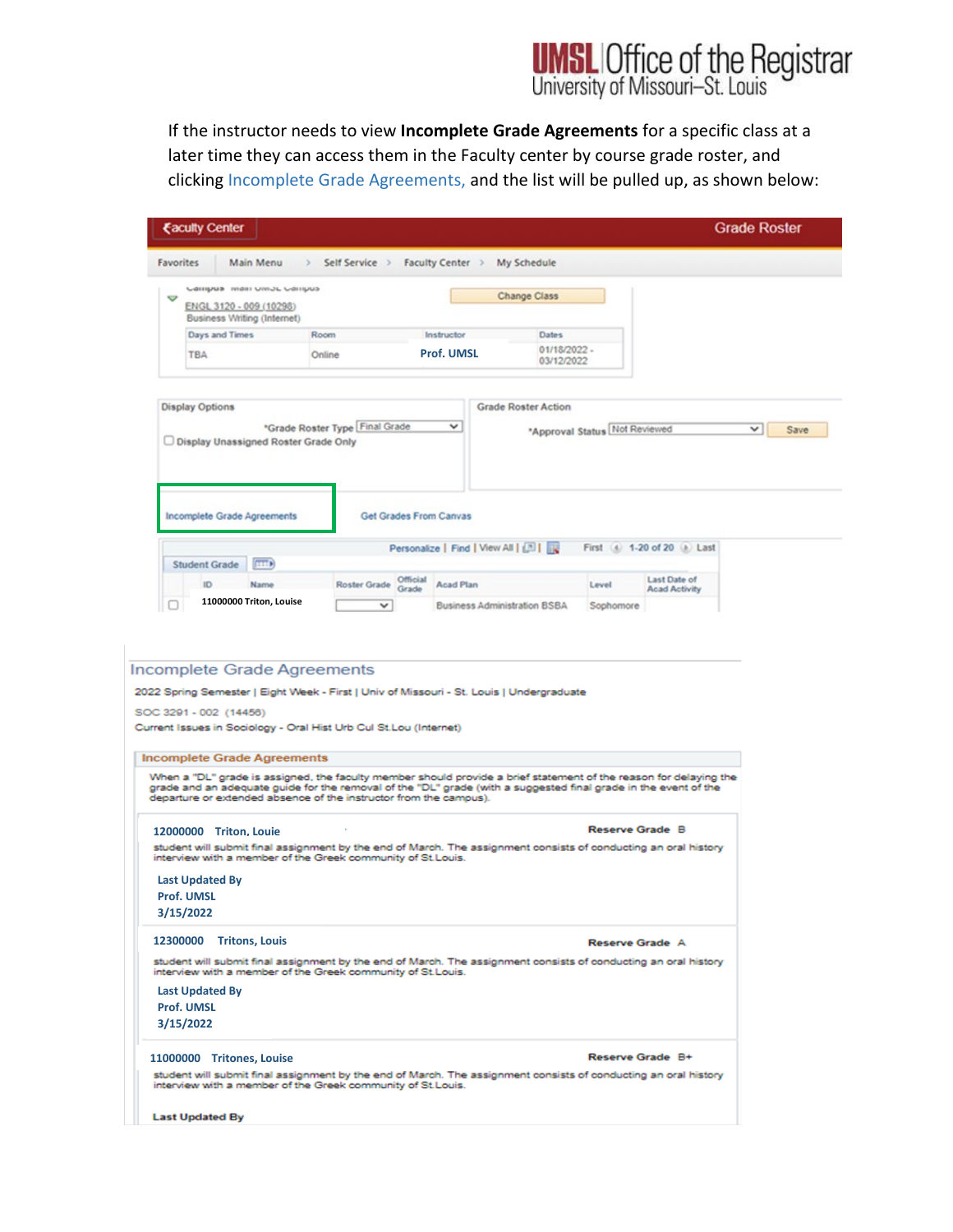

## **How to Change a Delayed Grade**

**(Please refer to the** *Guide on Grade Change* **on the Registration Website for all steps for online grade changes see the link below:**

[http://www.umsl.edu/registration/files/pdfs/Instructions/onlinegradchangelda.](http://www.umsl.edu/registration/files/pdfs/Instructions/onlinegradchangelda.pdf) [pdf](http://www.umsl.edu/registration/files/pdfs/Instructions/onlinegradchangelda.pdf)

- $\triangleright$  Please be aware that the DL grade must be changed by the instructor when the course work is completed.
- $\triangleright$  The system does not assign the Reserve Grade. It is only for your reference in your grade calculations.
- **The grade change must be done before the appropriate due date, or the DL (delayed) will lapse to F (failing***).*

### **LDA and the Delayed Grade Change**

As these Federal regulations have been in effect prior to the current term, the process of entering the Grade Change from DL to a passing grade for a previous term may require additional steps.

#### **As shown in the example below:**

When entering an online grade change for one student when there are other Delayed Grade assignments on the same grade roster that cannot yet be graded, **you must enter the LDA for the remaining delayed grades** that are not ready to be graded. **This action is required in order for the grade change to successfully save.** 

**Please notice when the Grade Change function is selected, the DL grades have caused the LDA date field to open.**

|                |                                                                  | Sociological Triedry (RSD) |  |                                               |                      |                              |                          |                            |                            |   |
|----------------|------------------------------------------------------------------|----------------------------|--|-----------------------------------------------|----------------------|------------------------------|--------------------------|----------------------------|----------------------------|---|
|                | <b>Days and Times</b><br>Room<br>Th 12:30PM-1:45PM<br><b>TBA</b> |                            |  |                                               | <b>Instructor</b>    |                              |                          | <b>Dates</b>               |                            |   |
|                |                                                                  |                            |  | Social Science Business<br>$-00132$<br>Online |                      | Rachel Craft<br>Rachel Craft |                          |                            | 08/23/2021 -<br>12/18/2021 |   |
|                |                                                                  |                            |  |                                               |                      |                              |                          | 08/23/2021 -<br>12/18/2021 |                            |   |
|                | ID                                                               | <b>Name</b>                |  | <b>Enrollment</b><br><b>Status</b>            | <b>Grading Basis</b> |                              | <b>Official</b><br>Grade | Reason                     | Last date of acad activity |   |
| 1              |                                                                  |                            |  | Enrolled                                      | Graded               |                              | B- ∨                     | Q                          |                            |   |
| $\overline{2}$ |                                                                  |                            |  | Enrolled                                      | Graded               |                              | A<br>$\check{ }$         | $\alpha$                   |                            |   |
| 3              |                                                                  |                            |  | Enrolled                                      | Graded               |                              | A<br>$\check{ }$         | Q                          |                            |   |
| 4              |                                                                  |                            |  | Enrolled                                      | Graded               |                              | С<br>$\check{ }$         | $\alpha$                   |                            |   |
| 5              |                                                                  |                            |  | Enrolled                                      | Graded               |                              | А<br>$\check{ }$         | C                          |                            |   |
| 6              |                                                                  |                            |  | Enrolled                                      | Graded               |                              | $DL \sim$                | C                          |                            | F |
| 7              |                                                                  |                            |  | Enrolled                                      | Graded               |                              | C.<br>$\checkmark$       | G                          |                            |   |
| 8              |                                                                  |                            |  | Enrolled                                      | Graded               |                              | $C - \vee$               | C                          |                            |   |
| 9              |                                                                  | مستوجب والمستحدث المناسب   |  | Enrolled                                      | Graded               |                              | $DL \sim$                | O                          |                            | B |